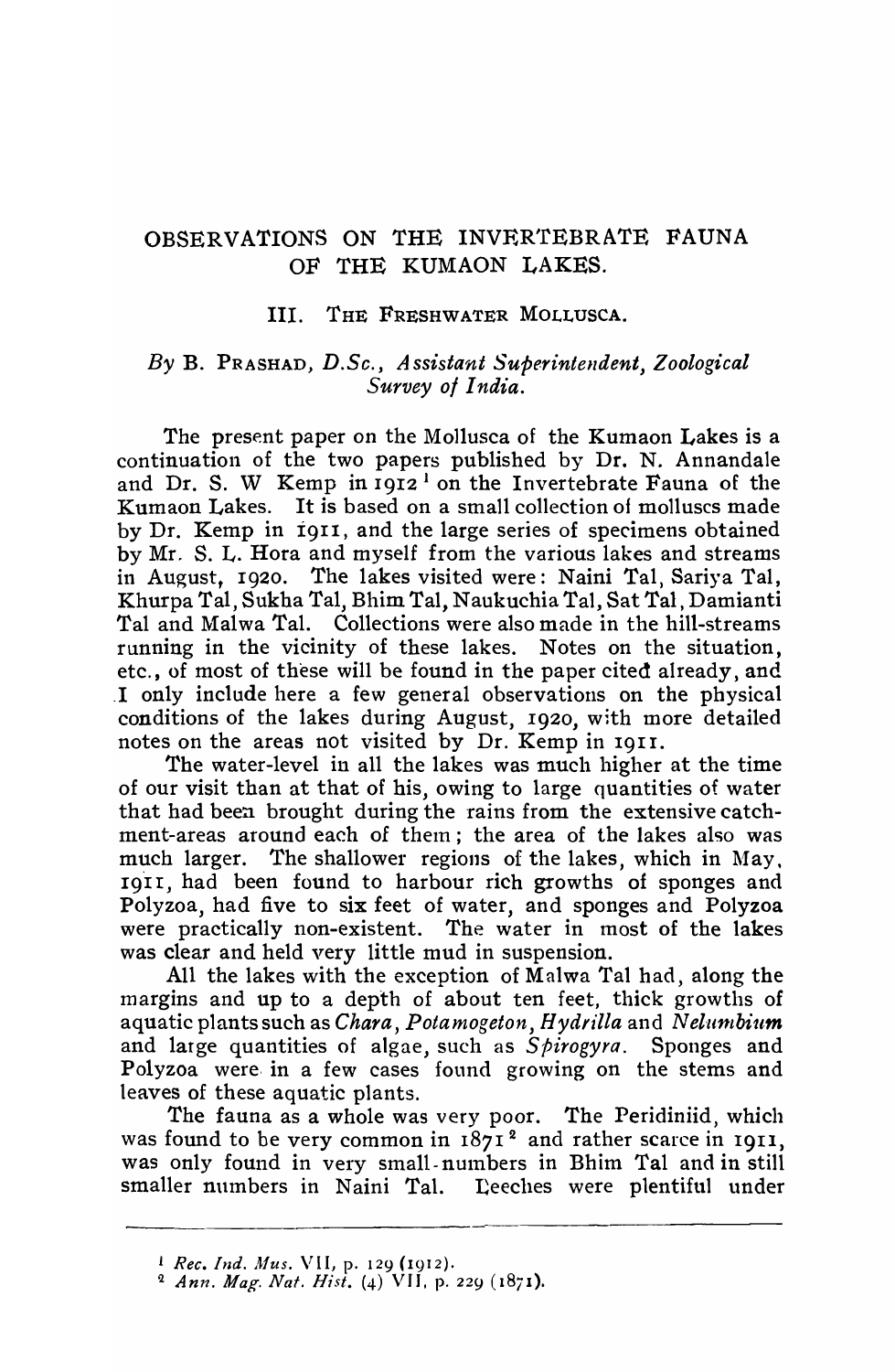stones near the margins and a species of *Glossosiphonia* was found parasitic on *V bengalensis mandiensis*. Dragon-fly larvae, both Libellulids and Aeschnids, were fairly common, but the number of aquatic Hemiptera and Coleoptera was very small; in Malwa Tal the Hemiptera were a little more numerous. A special feature of Bhim Tal was the large numbers of Chironomid larvae which were living in tubes attached to submerged stones and tree-trunks. Molluscs of the genera *Limnaea, Gyraulus, Segmentina, Hippeutis*  and *Sphaerium* were found in varying numbers in almost all the lakes, but *V bengalensis mandiensis* was only found in Naini Tal and Khurpa Tal. The conditions as to Crustacea were identical with what was found to be the case by Dr. Kemp in 191I. Fishes of the genera *Oreinus, Barilius, Barbus* and *Ophiocephalus* \vere common in all the lakes, and a species of the genu,; *Labeo*  was also found in Malwa Tal.

### SARIYA TAL.

This is a rather small lake, or rather a marsh in the course of a rapid hill-stream. It is situated at a distance of about three miles to the west of and at a slightly lower level than Naini Tal. It is a depression in the course of the hill-stream with about 3 to 8 feet of water; the area is not very large and the current in the lake is much slower than in the hill-stream. The entire area at lake is much slower than in the hill-stream. the time of our visit supported a very thick vegetation consisting mainly of *Chara, Potamogeton* and large quantities of algae.

No Sponges or Polyzoa were seen. Dragon-fly larvae of *Sympetrum* sp., all too young to identify specifically, were fairly abundant. The Molluscan fauna was very poor; only a few *Limnaeae* and Planorbids were found after careful search.

# KHURPA TAL.

Khurpa Tal is situated at a distance of about five miles from Naini Tal at an altitude of 5365 ft. It occupies a nearly circular depression surrounded on all sides by high hills. The area during the dry season is rather small, but the lake becomes much more extensive during the rains. The lake was stated to be over ten feet deep near the middle, though near the margins it is quite shallow. It is not fed by any streams and there is no regular outflow of water. At the time of our visit there was no real aquatic vegetation and the water was quite clear.

The fauna, which was very poor, consisted of the same species of fish as are found in the other lakes, a few dragon-fly larvae of the species Anax parthenope Selys, some Limnaeae and large numbers of *V bengalensis mandiensis* along the banks, feeding on algae growing on stones. No Planorbids were seen.

 $1$  I am indebted to Major F. C. Fraser, LM.S., for the identifications of the dragon-Ay larvae.

<sup>~</sup>- .-----.. -.~-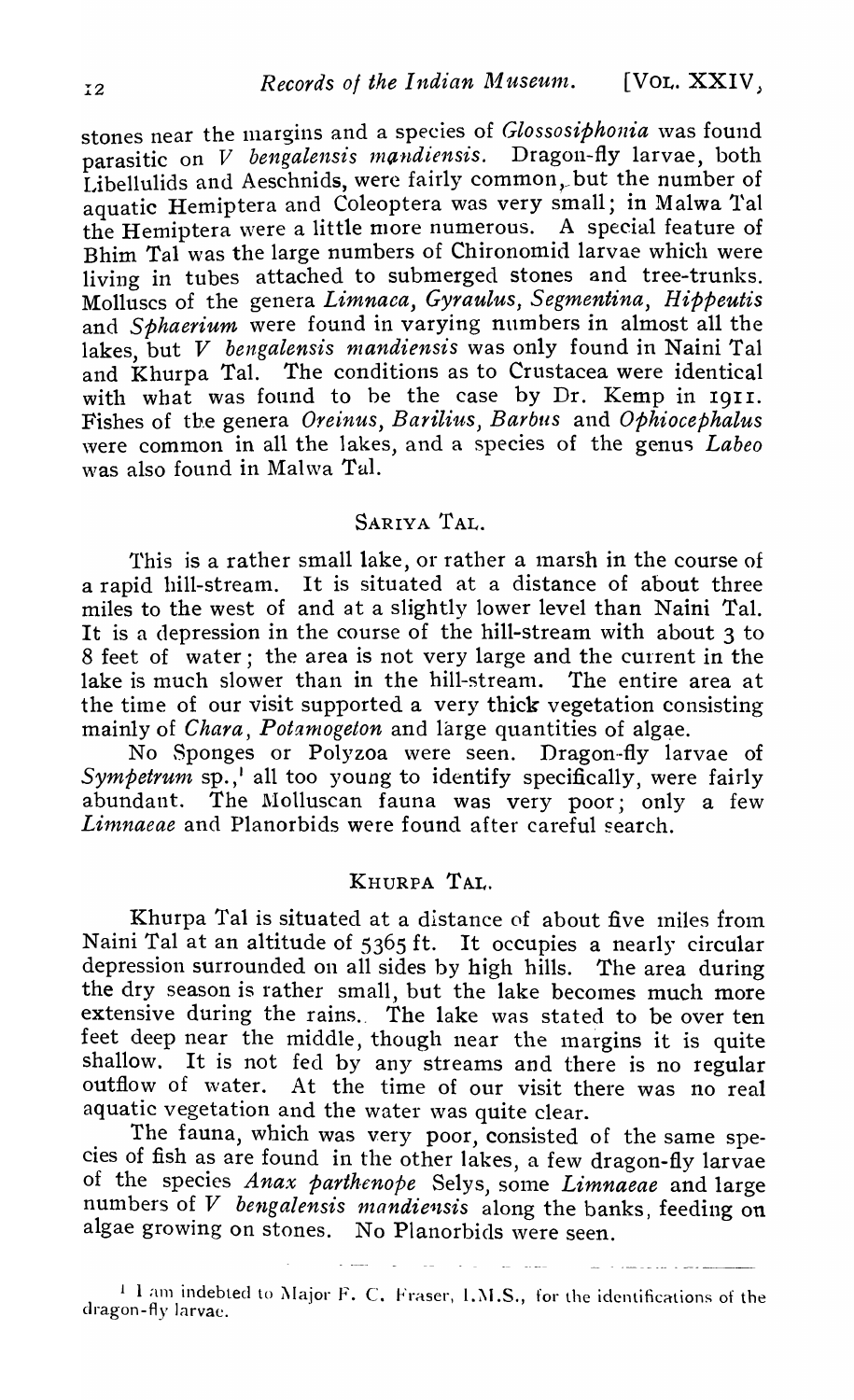### SUKBA TAL.

In May, 1911, this area was found to be quite dry, but a few Cladocera and Ostracoda were reared out of some earth brought back to Calcutta. In September, 1920, practically the whole of this area had 2 or 3 feet of water. The vegetation was very scanty, consisting only of a few stray plants of *Potamogeton,* but algae like *Hydrodictyon* and *Spirogyra* were very abundant.

A fair number of Cladocera and Ostracoda were collected and water-bugs were plentiful near the margins. Larvae of dragonflies of the species *Anax parthenope* Selys, *Lestes cyanea* Selys and *Orthetrum triangulare* Selys were fairly abundant. No Limnaea was seen, but Planorbids of the genus *Gyraulus* were common amongst the algal filaments.

### DAMIANTI TAL.

Situated at about the same level as the Sat Tal, but about a mile to the east of it, is a spring known as the Damianti Tal. A small stream, which has been greatly widened and deepened for irrigation purposes, leads down from the spring to the valley below. At the time of our visit both the spring and the mouth of the stream were full of cow-dung with many submerged grasses growing in them.

The only interesting animals collected here were a few Limnaeae, a few *Gyraulus* and some bivalves of the common Indian species, *Sphaerium indicum*.

The hill-streams were very uninteresting from the molluscan point of view. In the upper regions, where they are fairly rapid, no molluscs were found, but lower down they had a few Mollusca of the families Melaniidae, Planorbidae and Hydrobiidae. As these Molluscs \vere collected outside the limits of the Tal area and as they belong to common Gaugetic species, I do not propose to include them in the present paper.

#### Family LIMNAEIDAE.

#### Genus Limnaea Lamarck.

Two species of this genus, *L. acuminata* and *L. luteola*, were collected in the Tal area. The former is the common species and is represented by a number of forms or phases, while the latter has a much restricted distribution and was found only once in a pond on the roadside near Naukuchia Tal.

#### Limnaea acuminata Lam.

1881. 192 I. Limnaea acuminata, von Martens, *Conch. Mitth.* 1, p. 75, pl. xiv. *Limnaea* acumil1ata! Annandale and Prashad, *Rec. Iud. J/us.*  XXII, p. 568. pl. vii, figs. 1-3, text-fig. 12.

In the paper cited above Dr. Annandale and I have given reasons for considering most of the Indian species of the older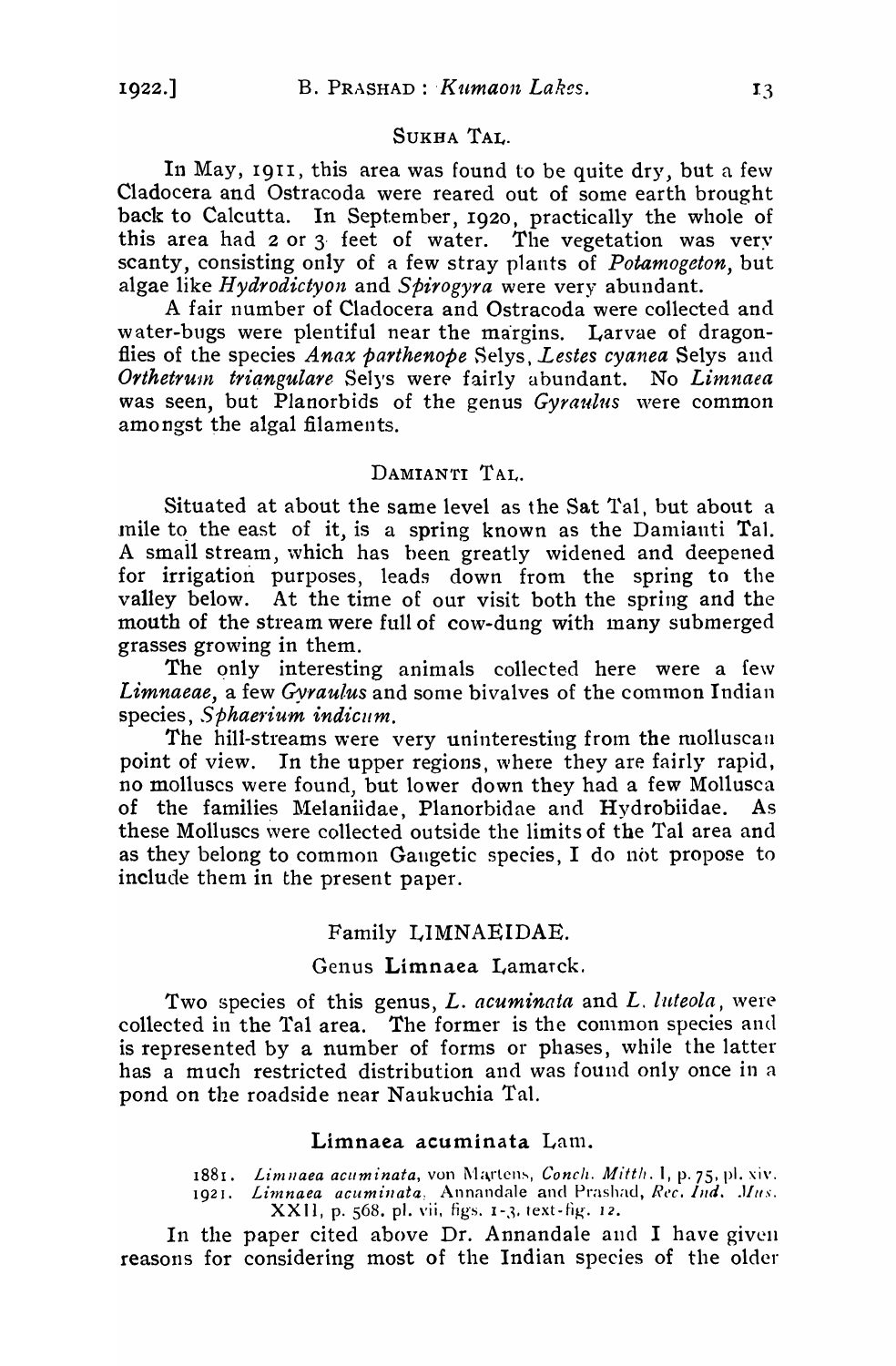[VOL. XXIV.

authors as being only forms, variations or phases of this highly plastic species. A few further remarks are necessary in view of the material now collected from the Tal Lakes.

Large series of specimens collected in Naini Tal, Sariya Tal. Khurpa Tal and Malwa Tal are like the typical *L. patula* Troschel figured by von Martens. Some of the shells from Naini Tal are referrable to the form *amygdalum* Troschel, while quite a large series of specimens are intermediate between the two forms. In view of these facts our conclusions as to the desirability of suppressing these names seem to be justified. We were, however, in doubt as to the form *chlamys* Benson. With a large series of specimens from a marshy area near Bhim Tal and from Naukuchia Tal. I believe this to be a well marked phase. Its elongate shape with a subcylindrical body-whorl, the comparatively short spire. rather narrow and elongate mouth with a nearly straight outer lip and the sulcate sculpture are quite characteristic of this phase.

The form referred to as Sowerby's *ventricularius* by Annandale <sup>1</sup> and *ventricularius* Kuster in the paper cited above was included on the authority of some Indian Museum specimens identified by Preston. The three shells, as I now find on comparison with the large series of shells from Naini Tal, are all young specimens of the form *amygdalum* Troschel and have nothing to do with the species *L. ventricularius* Parreiss, from " Ostindien."

### Limnaea luteola Lam.

#### 1920. *Limnaea luteola*, Annandale, *Ind. Journ. Med. Res. VIII*, p. log.

This species, as was stated by Annandale in the paper cited above, is identical with Deshayes' *L. succinea*, but as Lamarck's name has priority, it should be known as *L. luteola*. It is not very abundant in the Gangetic Valley, but is the common species of Peninsular India. The occurrence of large numbers of specimens in a muddy pool near Naukuchia Tal at an altitude of over 4000 ft. is, therefore, of special interest. In this pool the specimens were found attached to the stems of *Potamogeton* and to a grass which were growing abundantly in the muddy waters of the pool.

All the specimens are quite typical and are fully grown.

# Genus Gyraulus Agassiz.

1919. *Gyraulus*, Annandale and Prashad, *Rec. Ind. Mus.* XVIII, p. 52. 1921. Gyraulus. id., ib., XXII, p 582.

This genus is represented in the Tal Area by three species *G. convexiusculus* (Hutton), *G. barrackporensis* (Clessin) and what appears to be an undescribed species. I do not, however, propose to describe it till the collection of the Indian Museum Planorbidae, - ---<br>----<del>--</del>---<del>---------</del>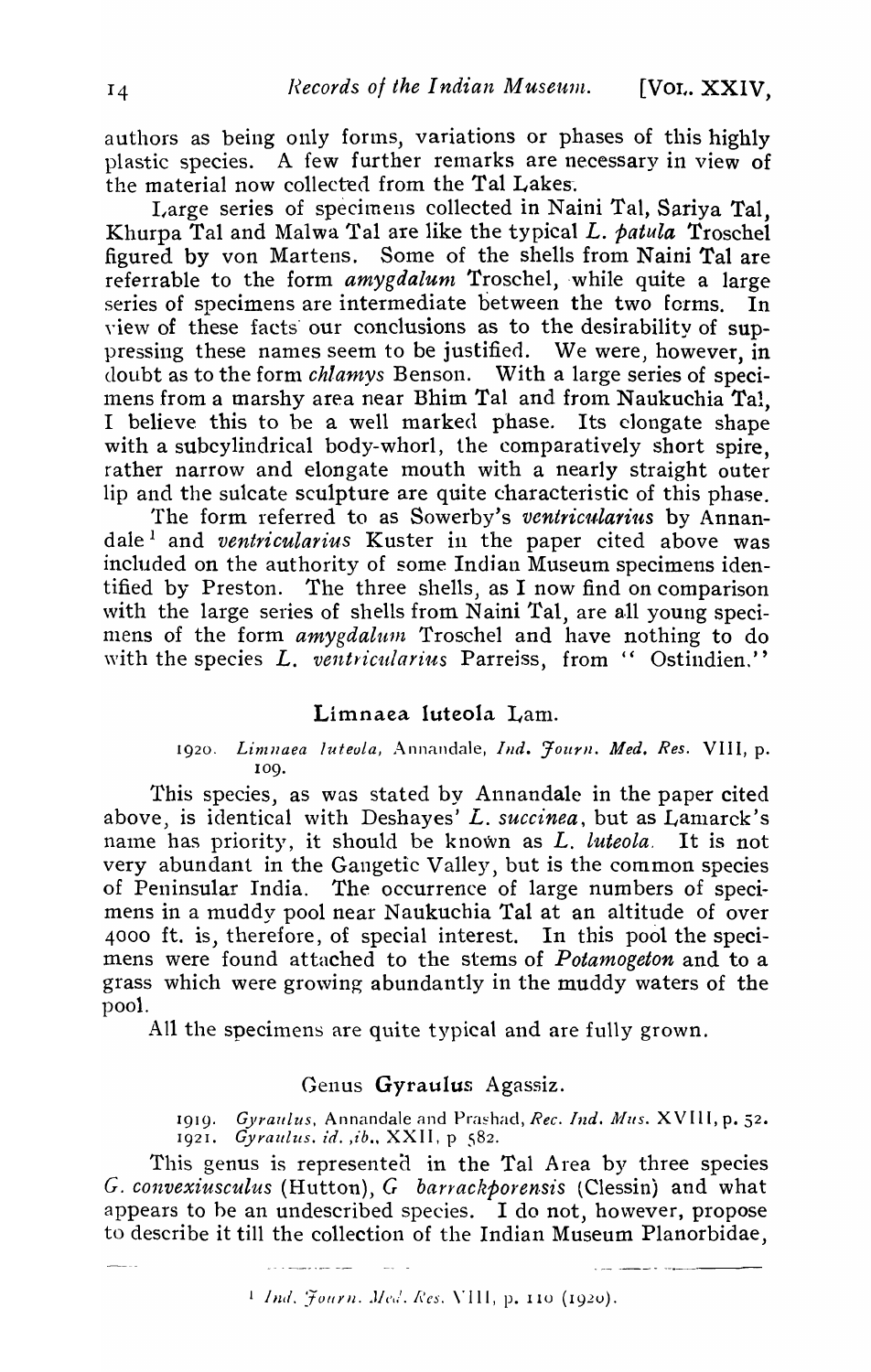now with Monsieur L. Germain of the Paris Museum, is returned to India.

# Gyraulus convexiusculus (Hutton).

1921. *Gyraulus convexiusculus*, Annandale and Prashad, *op. cit.*, p. 582

Large numbers of specimens of this species were collected in Naini Tal, Sariya Tal and a hill-stream opening into the nortb. western corner of Bhim Tal, attached to the stems of *Potamogeton* and entangled in the filaments of algae like *Spirogyra.* 

## Gyraulus barrackporensis (Clessin).

|        | 1886. Planorbis Barrackporensis, Clessin, Limnaeiden in Mart. Chemn. |
|--------|----------------------------------------------------------------------|
|        | Conch. Cab., p. 125, pl. xviii, fig. 7.                              |
| $-006$ | $D$ l executive Huttoni id it n 120 pl vyiji fig. 4                  |

- *1886. Planorbis'Huttoni, id,., ib.,* p. 139, pI. xviii, fig. 4.
- 1909. Planorbis barrackporensis, Germain, *Rec. Ind. Mus.* III, p. 120. 1915. Planorbis (G.) barrackporensis and P. (G.) huttoni, Preston, *Faun. Brit. indo Freshw.-Moll.* pp. 121, 120.

I agree with Germain in considering *P. barrackporensis* and *P*. *huttoni* as being the same species. The species is known to occur in such widely separated localities as Barrackpore, Calcutta, Benares and Tibet.

In the Tal area we collected specimens of this species in Naukuchia Tal along with those of *Hippeutis caenosus* (Benson).

# Genus Hippeutis Agassiz.

1921. ? *Hippeutis*, Annandale and Prashad, *op. cit.*, p. 584.

In the paper cited above Dr. Annandale and I recently suggested that Benson's *Planorbis caenosus*, which had hitherto been assigned to the genus or sub-genus *Segmentina*, agrees with his other species *P. umbilicalis* in shell-characters and is probably congeneric with it. We further questioned their being included in the genus *Segmentina* and suggested that they should probably be placed in the genus *Hippeutis.* An examination of the soft parts and radula of the European *H fontanus* confirms this opinion.

### Hippeutis caenosus (Benson).

- *1850. Planorbis caenosus,* Benson, *Ann. Mag. Nat. Hist.* (2) V, p. 349·
- 1876. Planorbis caenosus, Hanley and Theobald, *Conch. Ind.* pp. xviii and 18, pI. XXXIX, figs. 7-9.
- *1878. Planorbis caenosus,* Sowerby, *Conch, Icon.* XX, pI. x, figs. 78, *a, b.*
- *1878. Planorbis caenosus,* Nevill, *Hand List Moll. Ind. Mus,* I, p. 246. *1886. Planorbis caenosus,* Clessin, *op. cit.,* p. 165, pI. xxiv, fig. 4.
- 
- 1915. *Planorbis (Segmentina) caenosus*, Preston, *op. cit.*, p. 127.
- 1918. *Planorbis caenosus*, Annandale, Rec. *Ind. Mus.* XIV, p. 113.

This species has been recorded from Jamalpur, Bengal; Manbhum, Orissa; Bhim Tal, United Provinces; and Yawnghwe Province. Burma. A fair series of specimens was collected by us in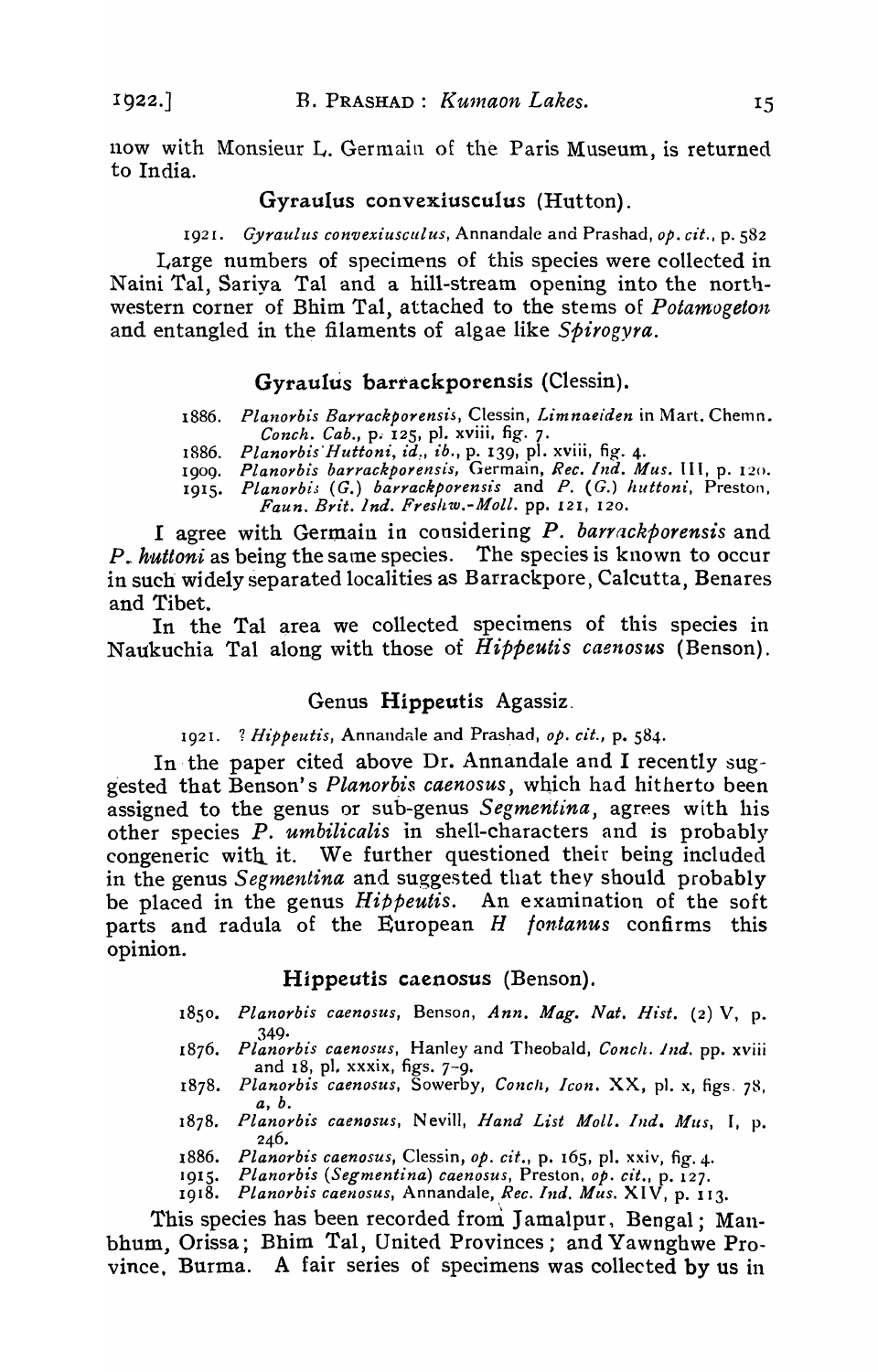Naukuchia Tal. Unfortunately most of them were dead shells and are not, therefore, available for anatomical study.

# Genus Segmentina Fleming.

1921. Segmentina, Annandale and Prashad, op. cit., p. 585.

In the Tal area we found specimens of S. *calathus* (Benson), the only Indian species which Dr. Annandale and I were able to assign definitely to this genus.

# Segmentina calathus (Benson).

1821. Segmentina calathus, Annandale and Prashad, op. cit., p. 585. We found only a few specimens of this widely distributed species amongst the algae in Naini Tal. The specimens were found only near the shores.

### Family HYDROBIIDAE.

In spite of careful search no representatives of this family were discovered by us in the Tal Lakes and I am very doubtful as to whether any of them are really endemic in the lakes. While making this rather bold statement I am aware of the record of some specimens of *Tricula montana* and *Bythinia pulchella* from Naini Tal by Nevill in his Hand-List,<sup>1</sup> but that does not necessarily mean that the specimens referred to were collected in the lake itself. Benson's type-series of the former species was collected in a small stream flowing into Bhim Tal and probably Stoliczka's specimens referred to by Nevill were also obtained from some stream around Naini Tal. The only specimen of B. *pulchella* (also from Stoliczka's collection, but not now to be traced in the Indian Museum) must also have been collected outside the lake, as the species is not known to inhabit. large areas of clear water.

### Genus Tricula Benson.

19*<sup>2</sup> 1. Tricula,* Prashad, *Rec. Ind. Mus.* XXII, p. 67.

I have nothing further to add to my recent account of the genus and of the species,  $T$  *montana*, of the Tal area.

### Genus Digoniostoma Annandale.

1920. Digoniostoma, Annandale, *Ind. Journ. Med. Res.* VIII, p. 104. 192 *1. Digon£ostoma,* Annandale, *Rec. Ind. A/us.* XXII, p. 4.

The only species which we actually found in the Tal area was Benson's *Paludina pulchella.* It has, on shell-characters alone, been recently assigned to the genus *Digoniostoma,* but the radula and soft parts are certainly different from those of D. cerameopoma, the type-species of the genus. I do not, however,

<sup>&</sup>lt;sup>1</sup> Hand-List Moll. Ind. Mus. II, pp. 35 and 62 (1884).